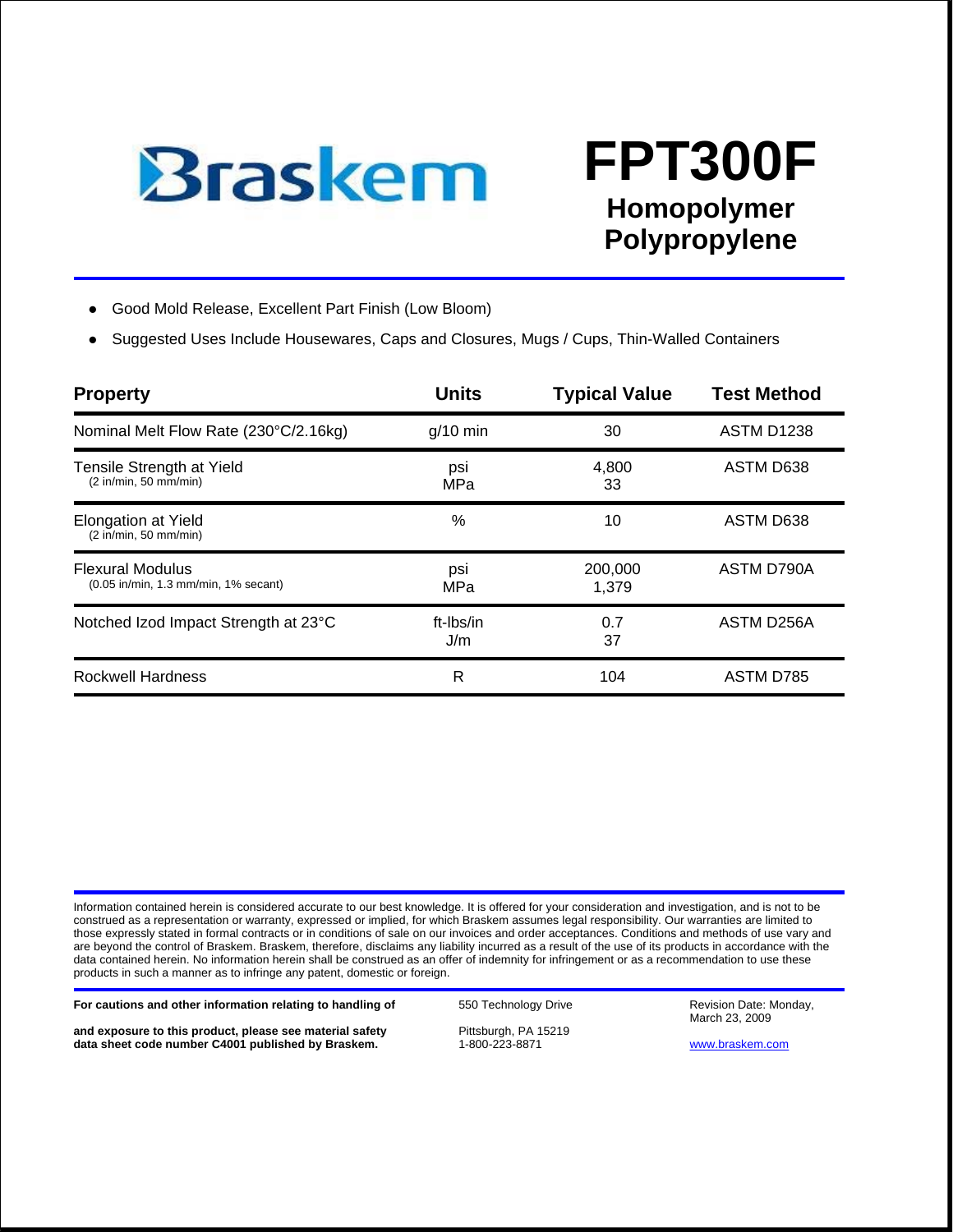

| <b>Raw Material Product Data Sheet</b> |                      |  |
|----------------------------------------|----------------------|--|
| <b>Product Name: MRPWH01</b>           | <b>Revision #: A</b> |  |
| <b>Revision Date</b>                   | 03/07/2019           |  |
| <b>Effective Date</b>                  | 07/01/2019           |  |

#### **Product Name:**

MRPWH01

#### **Product Description:**

FDA Compliant White colorant, intended to be used with injection-molded plastic resin

#### **Product Data:**

Additives and the state of the None

| <b>Typical Properties</b> | <b>Typical Value</b>                    |  |  |  |
|---------------------------|-----------------------------------------|--|--|--|
| Delta E Tolerance         | Less than 2.00                          |  |  |  |
| Visual Evaluation         | Visual match to approved color standard |  |  |  |

#### **FDA Compliance/Status**

| FDA, Title 21 CFR Food & Drug Contact | $\mid \boxtimes$ Compliant $\mid \square$ Not |  |
|---------------------------------------|-----------------------------------------------|--|
|                                       |                                               |  |

This colorant formulation has been manufactured using FDA approved ingredients and, when used appropriately (with an FDA approved resin), will meet FDA contact applications regulated under the provisions of the Food, Drug, and Cosmetic Act (and subsequent amendments as outlined in Title 21 of the Code of Federal Regulation.

#### **Additional Compliance/Status (and amendments as of the date of this document)**

| Proposition 65, Safe Drinking Water and Toxic Enforcement Act   | $\boxtimes$ Compliant             | ™ Not      |
|-----------------------------------------------------------------|-----------------------------------|------------|
| CONEG, Model Toxics in Packaging Legislation                    | $\boxtimes$ Compliant   $\square$ | $\Box$ Not |
| EU 2015/863, as regards the list of restricted substances, RoHS | $\boxtimes$ Compliant             | ' Not      |

For further regulatory information, please contact Mold Rite Plastic's customer service or sales department.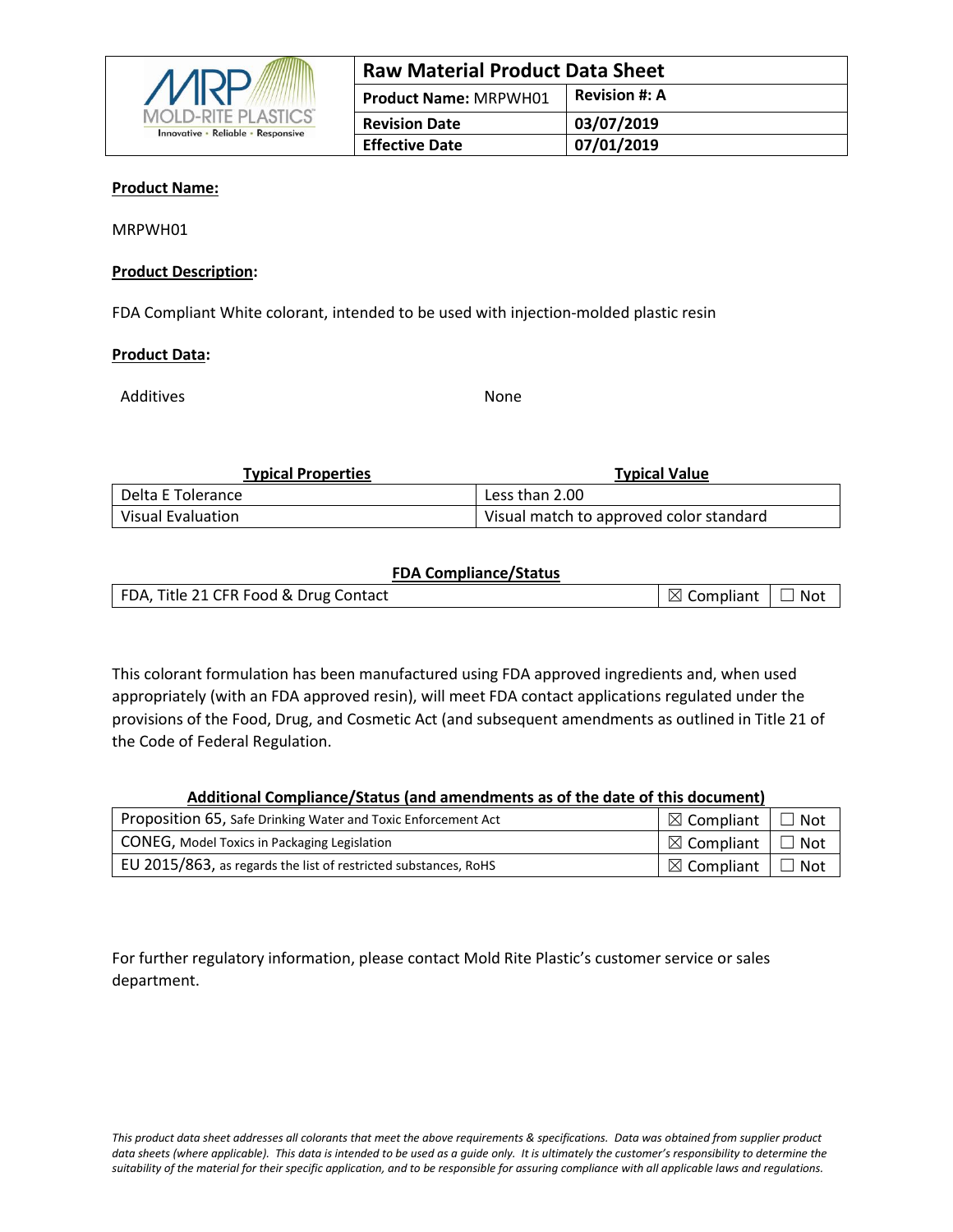

*for Today's Packaging*

### MRP Description - (58F)FS5-8.020 R SFYP FOAM

# **FoilSeal™** Data Sheet

.020" PS Foam FS5-8

Revision: FS58-01182014

**Product** .020" PS Foam FS5-8 One piece foam backed heat induction foil inner seal which will provide a tamper-evident bond to **Scope** polyethylene, polystyrene, PET, PVC, polypropylene and treated glass containers. It is recommended for liquid products and is an alternative to FS 5-4. **Composition Material Standard Metric** <del>,,,,,,,,,,,,,,,,,,,,,,</del>  $\ddot{\bullet}$ Backing .020" .508 mm **Backing** Paper .002" .0508mm Paper Foil .0003" .0076mm Foi Heat Seal .0015" .0381mm Heat Seal Composition does not include adhesive, resin or wax bonding layers (if any).

| <b>FDA Status:</b>               |                         | 21 CFR 177.1210      | <b>Recommended Storage and Handling:</b> |                                                         |  |  |
|----------------------------------|-------------------------|----------------------|------------------------------------------|---------------------------------------------------------|--|--|
| Drug Master File (DFM):<br>#4544 |                         | <b>Canadian DMF:</b> |                                          | $EU$ / EP Reg.:                                         |  |  |
| GTR Oxygen:                      | <b>Essentially Zero</b> | <b>MVTR:</b>         | <b>Essentially Zero</b>                  | Print Locatoin (if any): Heat Seal Layer and/or Backing |  |  |

**Sealing to glass containers:** Selig can not guarantee the performance or seal integrity of this materials when applied to any glass (treated or untreated) container. We suggest you contact your glass supplier for recommendations on glass treatments that may or may not improve performance or seal integrity.

Selig materials are compliant with current USFDA Food allergen Guidelines. Selig materials are compliant with California Proposition 65 labeling requirements. Selig materials are compliant with limitation of heavy metals in packaging per CONEG & EU 94/62/EC, article 11.

MSDS's are not required as Selig is not a chemical manufacturer or distributor and our products are 'articles' intended for food packaging per 29 CFR 1910.1200 (HazCom).

The information contained within this product data bulletin is to be used as a general guide in determining which structures are offered for sealing to specific container materials. All of the information which we provide is reliable to the best of our knowledge, but the accuracy thereof is not guaranteed. We suggest that consumers determine suitability for their own application.

Manufacturing & Customer Service:

342 E. Wabash St. Forrest, IL 61741, USA Phone: +1 (815) 657-8233 Fax: +1 (815) 657-7584

North American Sales:

2132 Deep Water Lane Naperville, IL 60564, USA Phone: +1 (630) 922-3158 Fax: +1 (630) 922-8469 www.seligsealing.com

Selig Europe:

Warrington Road High Legh Nr Knutsford Cheshire WA16 0RT Telephone: +44 (0)1925 752600 Fax: +44 (0)1925 757527

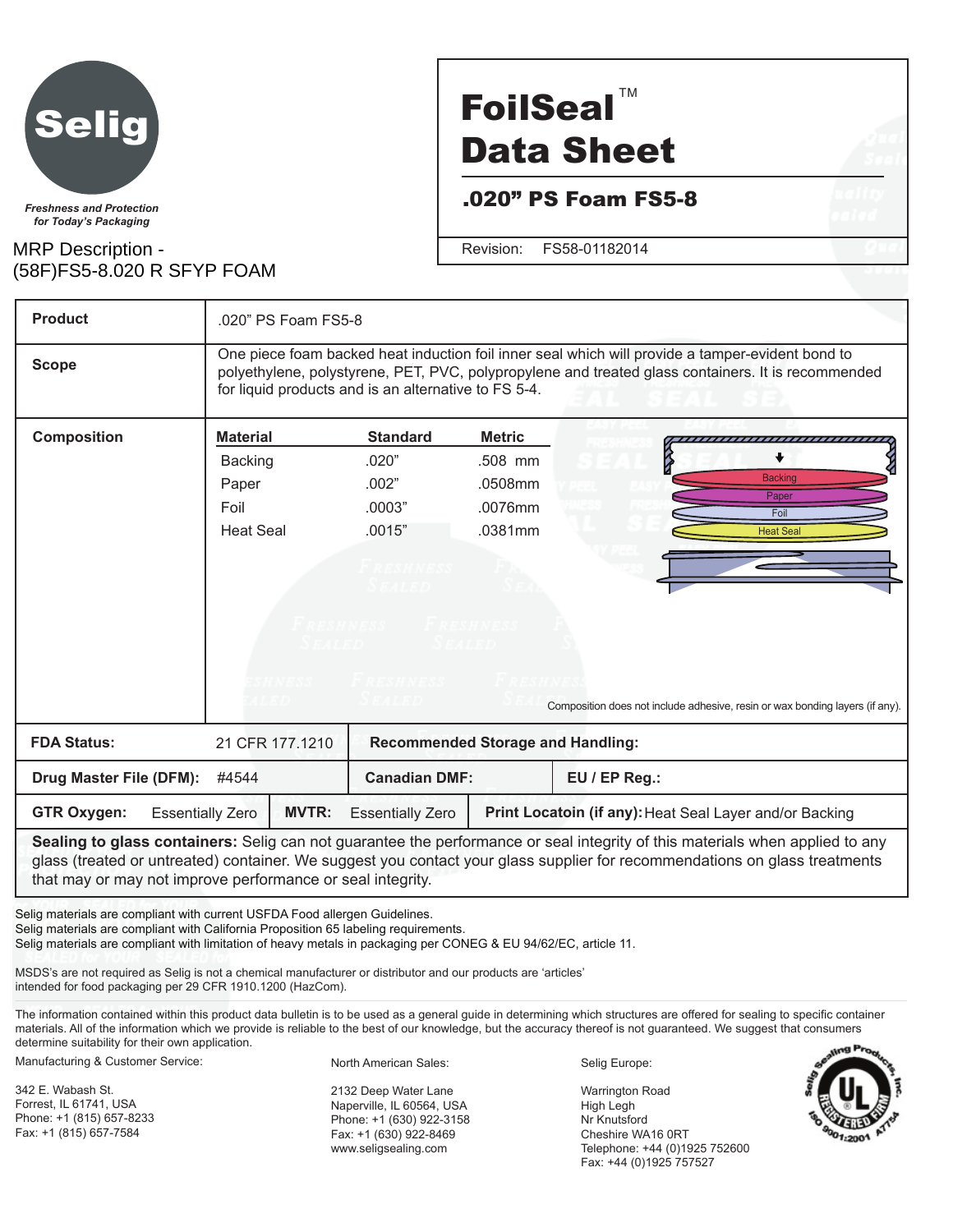| A                                                                                                                                                                                                                                                                      | A                                                                                                                                                                                                                                                                                                |                                      |                                                          |                                                                |                                                 |                                     |
|------------------------------------------------------------------------------------------------------------------------------------------------------------------------------------------------------------------------------------------------------------------------|--------------------------------------------------------------------------------------------------------------------------------------------------------------------------------------------------------------------------------------------------------------------------------------------------|--------------------------------------|----------------------------------------------------------|----------------------------------------------------------------|-------------------------------------------------|-------------------------------------|
|                                                                                                                                                                                                                                                                        |                                                                                                                                                                                                                                                                                                  |                                      |                                                          |                                                                | $\phi$ OD                                       |                                     |
|                                                                                                                                                                                                                                                                        |                                                                                                                                                                                                                                                                                                  |                                      |                                                          |                                                                |                                                 |                                     |
|                                                                                                                                                                                                                                                                        |                                                                                                                                                                                                                                                                                                  |                                      |                                                          | OAH                                                            |                                                 |                                     |
|                                                                                                                                                                                                                                                                        |                                                                                                                                                                                                                                                                                                  |                                      |                                                          |                                                                |                                                 |                                     |
|                                                                                                                                                                                                                                                                        |                                                                                                                                                                                                                                                                                                  |                                      |                                                          |                                                                |                                                 |                                     |
|                                                                                                                                                                                                                                                                        |                                                                                                                                                                                                                                                                                                  | Н                                    |                                                          | THREAD DETAIL:<br>6 THREADS PER INCH, 0.167" PITCH             |                                                 |                                     |
|                                                                                                                                                                                                                                                                        | ØE                                                                                                                                                                                                                                                                                               |                                      | <b>REFERENCE</b>                                         | <b>TOLERANCE</b>                                               | <b>UNITS</b>                                    | <b>DIMENSION</b>                    |
|                                                                                                                                                                                                                                                                        | ØΤ                                                                                                                                                                                                                                                                                               |                                      | E                                                        | $±0.015$ [0.38]                                                | in [mm]                                         | 2.650 [67.31]                       |
|                                                                                                                                                                                                                                                                        | <b>SECTION A-A</b>                                                                                                                                                                                                                                                                               |                                      | Τ                                                        | $±0.020$ [0.51]                                                | in [mm]                                         | 2.750 [69.85]                       |
|                                                                                                                                                                                                                                                                        |                                                                                                                                                                                                                                                                                                  |                                      | H<br>OAH                                                 | $±0.015$ [0.38]<br>$±0.020$ [0.51]                             | in [mm]                                         | $0.392$ [ $9.96$ ]<br>0.450 [11.43] |
|                                                                                                                                                                                                                                                                        |                                                                                                                                                                                                                                                                                                  |                                      | OD                                                       | $±0.025$ [0.64]                                                | in [mm]<br>in [mm]                              | 2.850 [72.39]                       |
|                                                                                                                                                                                                                                                                        |                                                                                                                                                                                                                                                                                                  |                                      | PART WEIGHT                                              | ± 1.5                                                          | g                                               | 7.8                                 |
| STATIC TORQUE RECOMMENDATION<br>28-50 in-lbs                                                                                                                                                                                                                           | DRAWING TYPE:<br><b>CUSTOMER</b><br><b>REPLACES DRAWINGS:</b><br>DIMENSIONS ENCLOSED IN ()<br>C-1015-S                                                                                                                                                                                           |                                      |                                                          |                                                                |                                                 |                                     |
| THIS REQUIREMENT MAY VARY DEPENDING<br>UPON BOTTLE MATERIAL, NECK FINISH, AND<br><b>CAPPING EQUIPMENT</b>                                                                                                                                                              | INDICATE REFERENCE<br>DIMENSIONS AND NO TOLERANCE<br>LIMITS ARE ESTABLISHED<br>TOLERANCES UNLESS OTHERWISE SPECIFIED<br>DIMENSION (mm)<br><b>DIMENSION</b> (inches)<br><b>TOLERANCE</b><br>±0.006<br>$0 - 0.787$<br>$0 - 20$<br>0.788-1.181<br>±0.008<br>$21 - 30$                               | TOLERANCE<br>$\pm 0.152$<br>±0.203   |                                                          | <b>MOLD-RITE PLASTIC</b><br>Innovative · Reliable · Responsive |                                                 |                                     |
| THE CLOSURE DIMENSIONS<br>DEPICTED ARE THOSE WHICH HAVE GENERALLY BEEN<br>FOUND TO BE FUNCTIONAL BASED ON INDUSTRY<br>EXPERIENCE BECAUSE OF VARIABILITY IN GLASS AND<br>PLASTIC CONTAINER FINISHES, EACH CLOSURE/FINISH<br>SYSTEM SHOULD BE INDIVIDUALLY EVALUATED AND | 1.182-2.756<br>$31 - 70$<br>±0.012<br>$71-100$<br>±0.016<br>2.757-3.937<br>101-150<br>3.938-5.096<br>±0.020                                                                                                                                                                                      | $\pm 0.305$<br>±0.406<br>$\pm 0.508$ | THIRD ANGLE<br>PROJECTION<br>CODE<br>₩                   | DISTRIBUTION DRAWING NAME                                      | 70-400 CT CLOSURE<br>S (Smooth Side Smooth Top) |                                     |
| TESTED TO ENSURE IT MEETS APPLICABLE<br>PERFORMANCE CRITERIA. SEE QUALITY ASSURANCE<br>SPECIFICATIONS FOR ADDITIONAL INFORMATION.                                                                                                                                      | 5.097-7.874<br>±0.024<br>151-200<br>7.875-9.843<br>±0.032<br>201-250                                                                                                                                                                                                                             | $\pm 0.610$<br>±0.813                | $\Box$<br><b>SOLIDWORKS</b>                              | DRAWING NUMBER                                                 | CQA - 10748                                     |                                     |
| MOLD-RITE, WEATHERCHEM AND STULL TECHNOLOGIES<br>RESERVES THE RIGHT TO REVISE ANY OR ALL<br>SPECIFICATIONS AND REQUIREMENTS.                                                                                                                                           | ANGULAR TOLERANCE ± 2°<br>PROPRIETARY AND CONFIDENTIAL                                                                                                                                                                                                                                           |                                      | 6/3/2016<br>DRAWN BY.<br>JR<br>4/6/2018                  | <b>MATERIAL</b><br><b>MODEL NUMBER:</b>                        | POLYPROPYLENE                                   |                                     |
|                                                                                                                                                                                                                                                                        | THIS DRAWING IS PROTECTED BY COPYRIGHT AND CONTAINS INFORMATION<br>PROPRIETARY TO MOLD-RITE, WEATHERCHEM AND STULL TECHNOLOGIES.<br>ANY REPRODUCTION, DISCLOSURE, OR USE OF ITS CONTENTS OR ANY PART<br>THEREOF IS EXPRESSLY PROHIBITED<br>AND STULL TECHNOLOGIES OTHERWISE MAY AGREE IN WRITING |                                      | ENG APPR.<br><b>BDG</b><br>08/13/2018<br>QA APPR.<br>REL | <b>SCALE</b><br>1:1                                            | PM 11104 70-400 CT<br>SHEET SIZE<br>8.5" X 11"  | SHEET<br>REV.NP<br>1 of 3<br>00.AA  |

2 3 4 5 6 7 8

1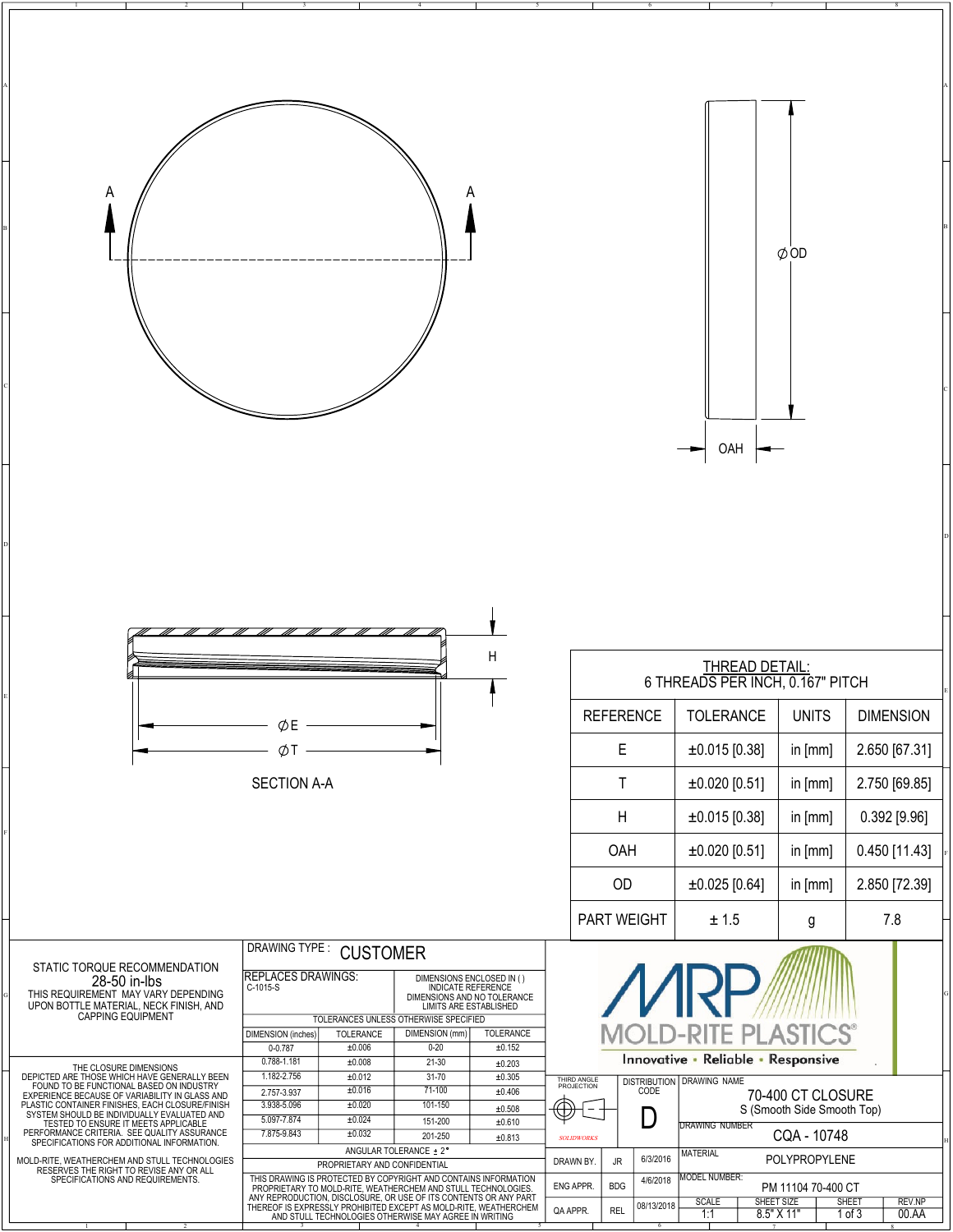